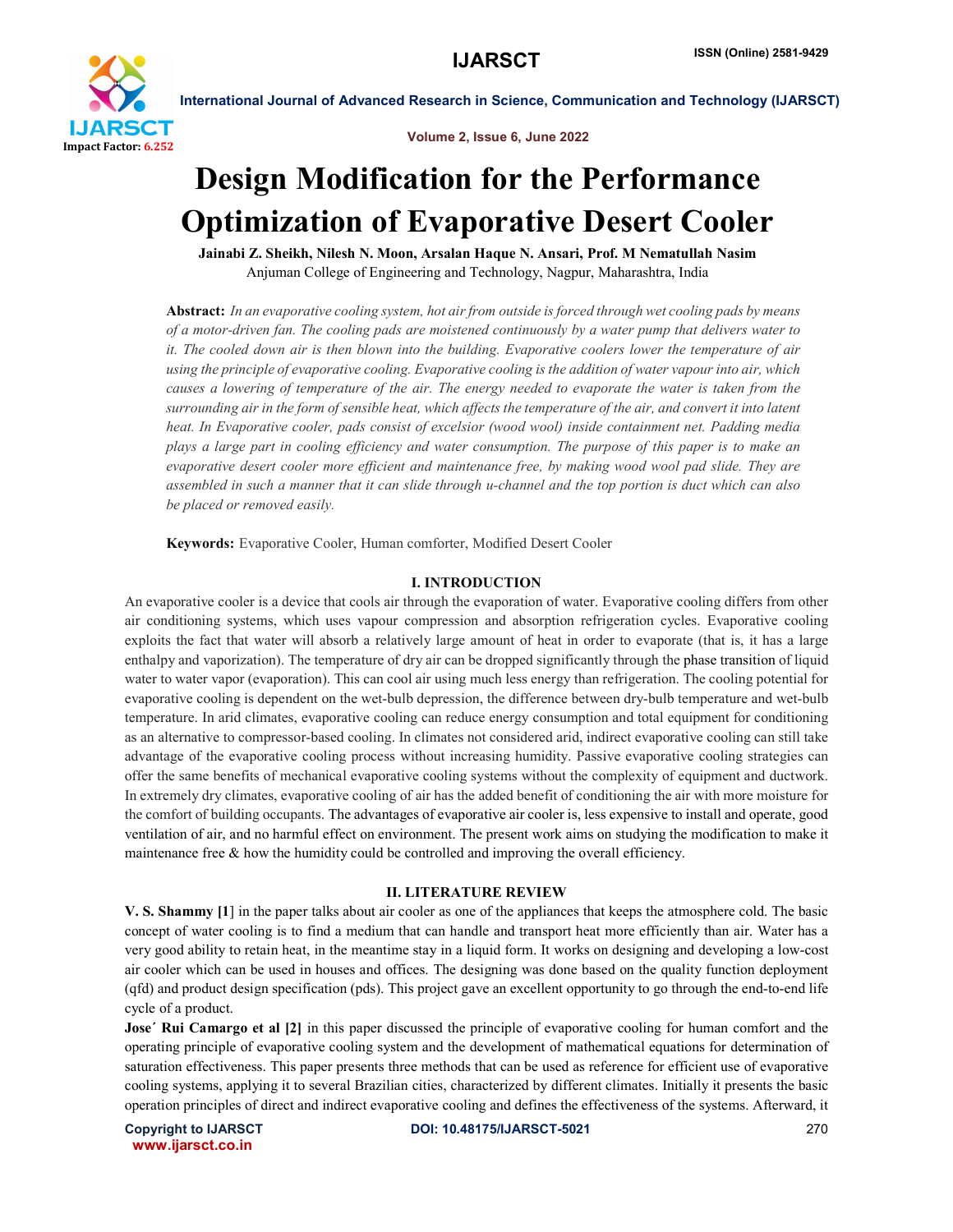

#### Volume 2, Issue 6, June 2022

presents three methods that allows to determinate where the systems are more efficient. It concludes that evaporative cooling systems have a very large potential to propitiate thermal comfort and can still be used as an alternative to conventional systems in regions where the design wet bulb temperature is under 24ºC.

Vivek W. Khond [3] investigated the desert cooler performance using different cooling pad materials. Experimentation was conducted under varying speed of fan, and parameters like water consumptions, cooling efficiency, and air velocity were measured. Graph also revealed that water consumption rate for stainless steel wire mesh pad is very low as compared to other Pads. Maximum water consumption was observed in wood wool pad. Coconut coir and Khus pad also shown less water consumption rate as compared to conventional wood wool pad. At high fan speed, water consumption was lower for all pad materials. Maximum cooling efficiency was found in wood wool and Khus pad materials. Stainless steel wire materials pad shows poor cooling efficiency as compared to other pad materials but can be used where relative humidity was higher. As fan speed decreases, cooling efficiency of all pad materials increases.

Shoeb J. Inamdar [20] talks about comfort condition in terms of Temperature and Humidity and to minimize the water consumption. In this paper at a place of dry grass or cooling pads they used hollow bamboo as fluid conduit. In hollow bamboo water continuously flows without any restriction. Some slits or holes are provided on the bamboo to enable the water and air contact and ease the evaporative action after CFD flow simulation. After providing such geometry of contact the evaporation comes to optimism and the water consumption as well as humidity is reduced, the continuous flow of water inside hollow bamboo reduced the contact time of water with air. Due to this effect the humidity of air became comparatively less than direct contact evaporative cooler, also reduces the water consumption. This type of evaporative cooler was designed to facilitate efficient evaporation of the water and circulation of cooled air. It has been observed that the water consumption is decreased to almost half of the cooling pad when bamboo with such flow geometry is used. The DBT and RH remains in comfort zone with less water consumption.

Pratik Bhake[4] discuss the concept for cooling of air by designing an air cooler that does not contain water pump , while the other coolers present in the market which are equipped with water pump to wet the cooling material. They have also used air filters at the outer vents of the cooler so that they can able to clean as well as cool the air and also make it more hygienic. By designing the cooler in such a manner, they were able to wet the cooling material completely. It has been observed that by using the air filters on the side vents, the cooler even purifies the coming outlet air so than they can get cleaner air along with cool air. Better air -cooling capacity than conventional air cooler.

Mayank Harivilas Pal [5] work involves the design and manufacturing of the "evaporation cooling air cooler cooling with dehumidification and heating" which will not increase the humidity of air. It maintained the room at comfort conditions by using the silica gel to reduce the humidity of air. This cooler was invented to work in both the season winter and summer. In winter season, cooling module is stop and heating module is on, so that air is heated by heater and to ultimately increase the temperature of air. In summer season, cooling module is on and heating module is off, it has been observed that it ultimately decreases the temperature of air up to 10°C. In summer season silica gel is also be used to reduce the humidity of air. By performing this experiment, it was concluded that, this project can be used in summer and winter both seasons, in summer it can maintain temperature of the atmosphere around 24°C which is most favourable for human being.

Ritesh W. Dhone [6] talks about, a new model of direct evaporative cooler having a good aesthetic look and light in weight will be fabricated. The performance of this fabricated cooler was analyzed by using cooling pads of four different materials such as cellulose paper pad, wood fibers, wood wool (Aspen) and coconut fibers. Apart from these four types of cooling pads, also the performance of direct evaporative cooler was analyzed by using a combination of three different types of cooling pads simultaneously on three sides of the cooler. Two most important terms considered in this analysis are temperature and humidity. The readings of these two terms had been taken for each type of cooling pad and also, the further calculations had done based on these readings. It has been observed that this combination of three different types of cooling pads provides a good cooling efficiency with least increase in humidity.

Sachdeva A. [7] in this paper talks about energy and exergy analysis of direct evaporative cooling system. In this study ambient temperature, saturation specific humidity of the process and pressure at the end of the process is considered as the dead state. Variations in wet-bulb Saturation Effectiveness, change in thermal exergy, change in chemical exergy, total inlet exergy, total outlet exergy and exergy efficiency is analysed for pads of different thickness with constant face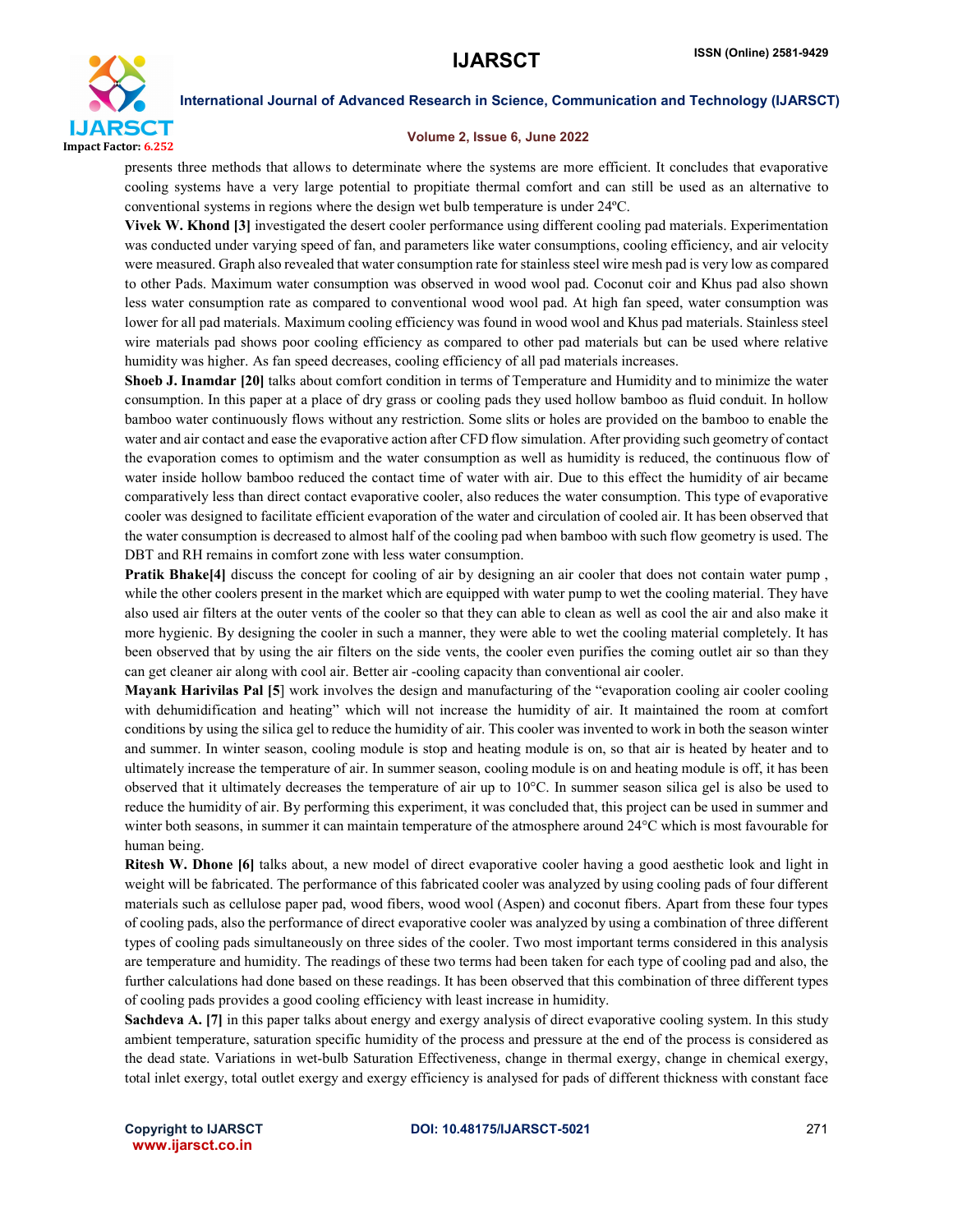

# Volume 2, Issue 6, June 2022

velocity. It was observed that for a given thickness of pads exergy efficiency does not change as wet bulb saturation efficiency changes.

Piyush Shrivastava [8] talks about using the water for the evaporation purpose, which leads to decrease the temperature of the air also containing the most economically environmental effective system. In this review paper of evaporating cooling technology, methods are studied for the commercial and comfort purposes. Indirect evaporative coolers had shown higher values of effectiveness and more economically operated in the terms of energy consumption saving, particularly the M-Cycle, which is based on dew point IEC system.The combined system of direct and indirect cooling system have similar performance or even the higher but their system consist of higher initial cost and the major problems like noise & vibrations, pressure loss and friction loss. Recent work on experimentations and the Methodologies suggested by the author have shown the considerable potential towards enhancing the performance and cooling capacity of the system for building cooling.

# III. DESIGN SPECIFICATION OF THE SYSTEM

The design specifications of the evaporative desert cooler are as follows:

| <b>WATER PUMP SPECIFICATIONS</b> |                              |  |  |  |  |  |
|----------------------------------|------------------------------|--|--|--|--|--|
| Voltage                          | AC 220-50 Hz                 |  |  |  |  |  |
| Power                            | 18W                          |  |  |  |  |  |
| <b>Maximum Flow</b>              | 1150Lph                      |  |  |  |  |  |
| Maximum Height                   | 6Ft                          |  |  |  |  |  |
| <b>MOTOR SPECIFICATIONS</b>      |                              |  |  |  |  |  |
| Voltage                          | 220-230V                     |  |  |  |  |  |
| Speed                            | 1340 RPM                     |  |  |  |  |  |
| Frequency                        | 50 Hz                        |  |  |  |  |  |
| Efficiency                       | 52%                          |  |  |  |  |  |
| Rated output                     | 180W                         |  |  |  |  |  |
| F.L.C                            | 1 A MAX                      |  |  |  |  |  |
| P.F                              | 0.90                         |  |  |  |  |  |
| <b>FAN BLADES</b>                | 18 inches                    |  |  |  |  |  |
| <b>DUCT</b>                      | 24.8 inch (4 side each)      |  |  |  |  |  |
| <b>TEMPERATURE HTC-2</b>         |                              |  |  |  |  |  |
| Temperature measuring range      | -10%~70% °C $(14 °F~158 °F)$ |  |  |  |  |  |
| Temperature measuring accuracy   | $1^{\circ}C(1.8^{\circ}F)$   |  |  |  |  |  |
| <b>Temperature Resolution</b>    | $\pm 1$ °C(0.2°F)            |  |  |  |  |  |
| Humanity measuring range         | 10%RH-99%RH                  |  |  |  |  |  |
| Humanity measuring accuracy      | ±5%RH                        |  |  |  |  |  |
| Humanity resolution              | $1\%$                        |  |  |  |  |  |
| <b>Used battery</b>              | AAA1.5V                      |  |  |  |  |  |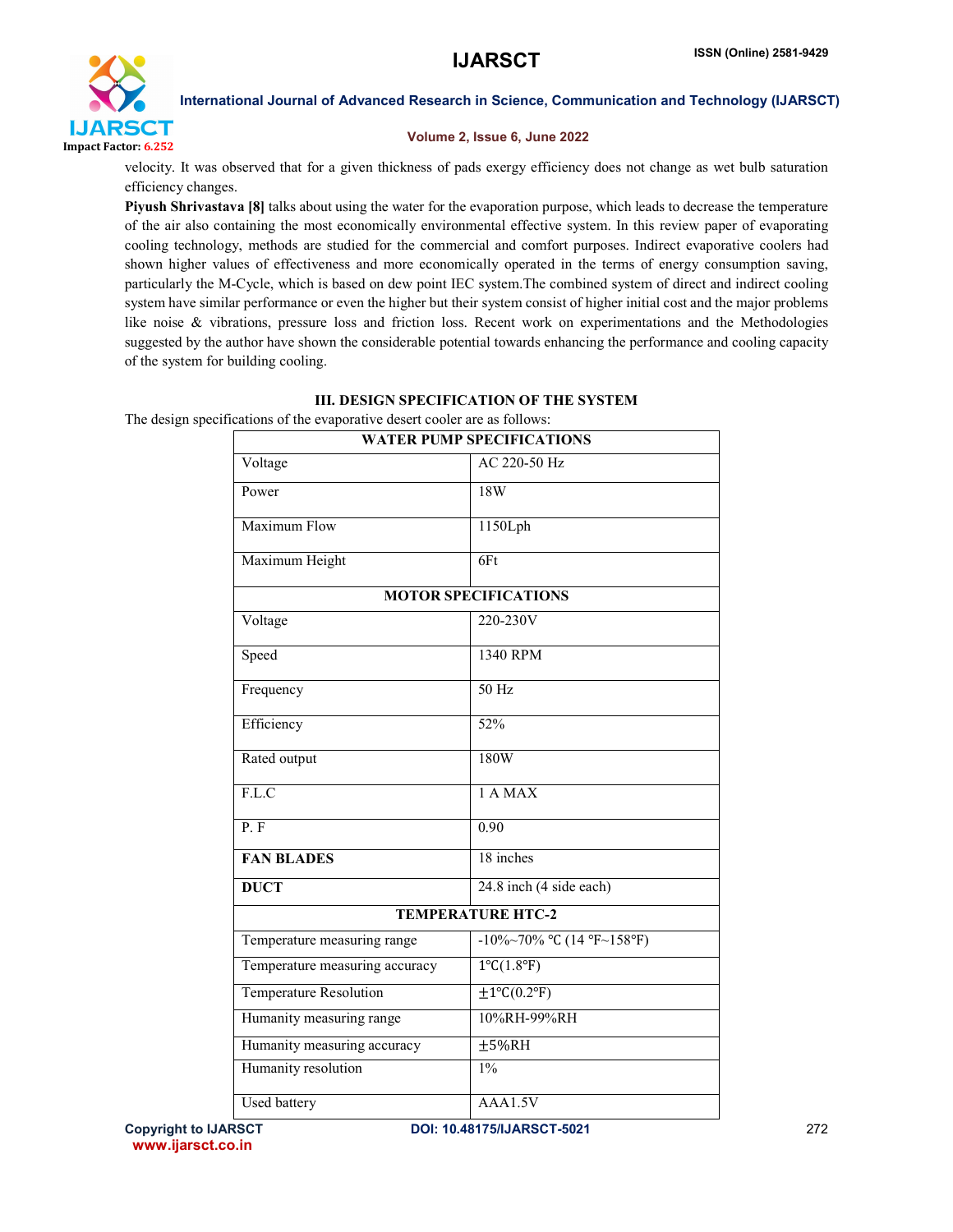

|    | Temperature humidity display | °C/°F                         |  |  |  |  |
|----|------------------------------|-------------------------------|--|--|--|--|
|    | <b>WATER TANK CAPACITY</b>   | 110L                          |  |  |  |  |
|    | <b>COOLING PAD MATERIAL</b>  | Wood wool                     |  |  |  |  |
|    | <b>WOOD WOOL PANEL</b>       | $42.5 \times 24.6$ inch<br>1. |  |  |  |  |
|    |                              | 2.<br>$42.5\times23.6$ inch   |  |  |  |  |
|    | <b>U-CHANNEL</b>             |                               |  |  |  |  |
| 1. | Water passing through        | 24.5 inch (4 side each)       |  |  |  |  |
| 2. | Wood wool panel sliding      | 23 inch (4 side each)         |  |  |  |  |
|    | <b>ROD LENGTH</b>            | 43 inch (4 side each)         |  |  |  |  |

#### Volume 2, Issue 6, June 2022

Table: Design Specification

### IV. WORKING METHODOLOGY

- The evaporative cooler works on the principle of evaporation. The working of the cooler is simple. The working can be so explained as the surrounding air pulled in by the cooler, the air gets in contact with the water and the water content of the air increases. Due to this increase in water content the air gets cooled because of the air losses its heat.
- The working of the evaporative cooler and regular cooler is similar to each other. All the evaporative coolers have a cooling medium in it. In our cooler we have used wood wool as it is cheap and readily available everywhere.
- The working principle of this type of cooler is that it pulls the air inside and then this air is forced forward at a long distance with the help of fan. The speed of motor can be controlled using the regulator if attached to the cooler.
- The water pump which is submerged in the water tank, transfers the water from low level to high level. This water runs through the evaporative cooling pads, which tends to give fresh air i.e. Cool air.

# 4.2 TESTING

The direct saturation efficiency,  $\in$ , measures in what extent the temperature of the air leaving the direct evaporative cooler is close to the wet-bulb temperature of the entering air. The direct saturation efficiency can be determined as follows:  $+3$ 

$$
\epsilon = \frac{T_{e, db} - T_{l, db}}{T_{e, db} - T_{e, wb}}
$$

Where  $\epsilon$  = direct evaporative cooling saturation efficiency (%)

 $T_e$ , *db* = entering air dry-bulb temperature (°C)

 $T_b db$  = leaving air dry-bulb temperature (°C)

 $T_e$ ,  $wb$  = entering air wet-bulb temperature ( $°C$ )

| Sr no.  | DBT                 |       |       | WBT   |     | EFFICIENCY $(\epsilon)$ %                                            |
|---------|---------------------|-------|-------|-------|-----|----------------------------------------------------------------------|
|         | Time                | $T_e$ | $T_l$ | $T_e$ | RH% | $\epsilon = \int 100 \times (T_e, db - T_b, db / T_e, db - T_e, wb)$ |
| $Day-1$ |                     |       |       |       |     |                                                                      |
|         | $9:00$ pm           | 29.3  | 25.9  | 24.7  | 73  | 73                                                                   |
|         | $10:00$ pm          | 29.3  | 25.7  | 24.1  | 70  | 69                                                                   |
|         | 10:30pm             | 29.7  | 25.8  | 24.4  | 75  | 73                                                                   |
| $Day-2$ |                     |       |       |       |     |                                                                      |
|         | 11:00am             | 34.4  | 27.1  | 25.1  | 44  | 78                                                                   |
|         | 12:00 <sub>pm</sub> | 35.9  | 26.9  | 25    | 37  | 82                                                                   |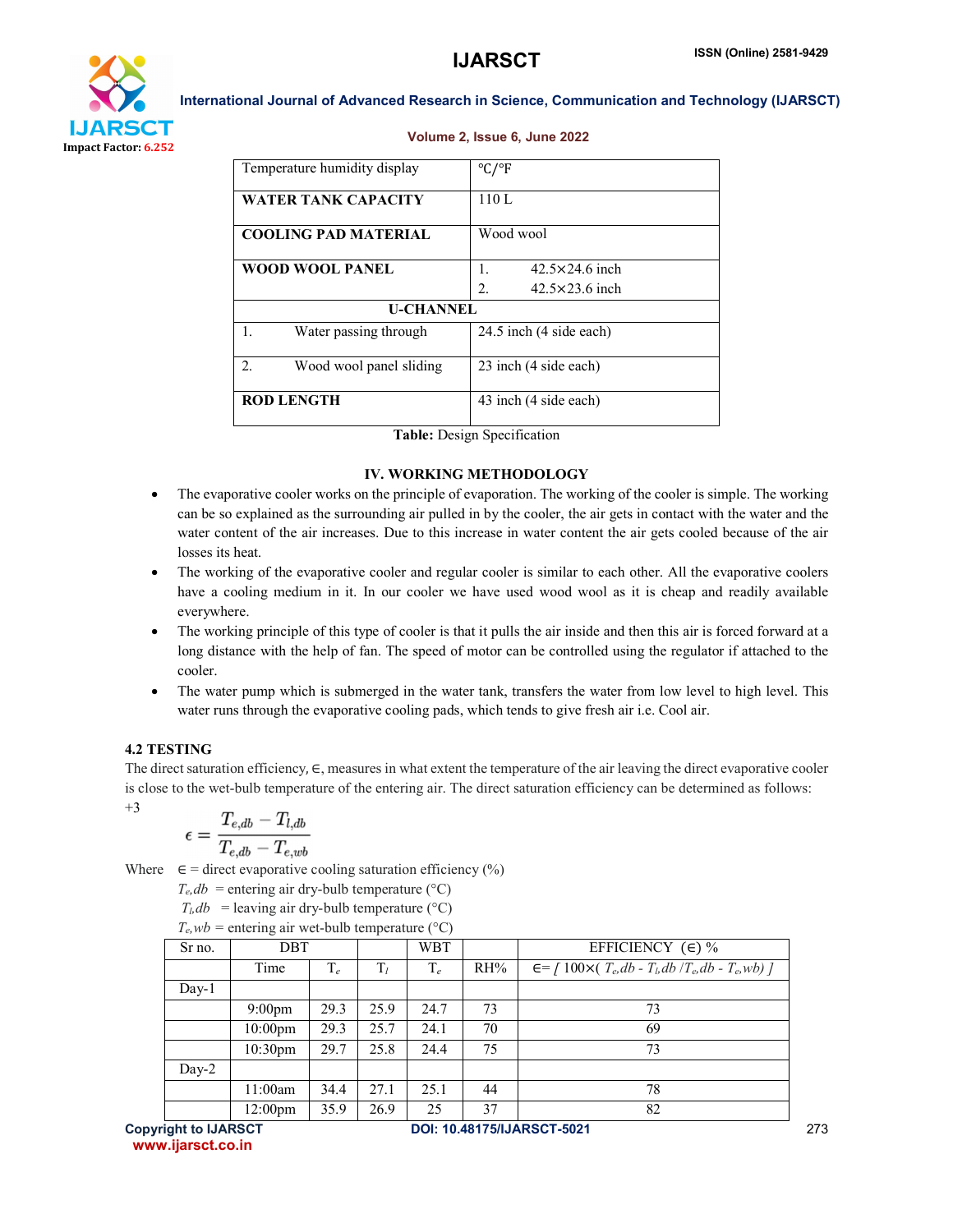

| Volume 2, Issue 6, June 2022 |  |  |  |  |  |
|------------------------------|--|--|--|--|--|
|------------------------------|--|--|--|--|--|

| --       |                     |      |      |      |    |      |
|----------|---------------------|------|------|------|----|------|
|          | $1:00 \text{pm}$    | 36.7 | 26.3 | 25   | 35 | 88   |
|          | $3:00 \text{pm}$    | 37.2 | 27.6 | 26   | 31 | 85   |
|          | $6:00 \text{pm}$    | 35.5 | 26.5 | 24.4 | 37 | 81   |
|          | 7:00pm              | 35.5 | 27.2 | 25.8 | 41 | 85.5 |
|          | $8:00 \text{pm}$    | 34.5 | 26.9 | 24.8 | 41 | 78   |
|          | $9:00 \text{pm}$    | 33.5 | 26.9 | 24.2 | 46 | 70   |
|          | $10:00$ pm          | 33   | 26.2 | 24   | 44 | 75   |
| Day- $3$ |                     |      |      |      |    |      |
|          | 11:00am             | 33.7 | 27.4 | 26   | 46 | 81.8 |
|          | 12:00 <sub>pm</sub> | 34.2 | 27   | 25.5 | 39 | 82   |
|          | $1:00$ pm           | 36   | 26   | 25.2 | 19 | 87   |
|          | $9:00 \text{pm}$    | 35.3 | 28.5 | 27.6 | 35 | 88.3 |
|          | $10:00$ pm          | 33.7 | 26.1 | 25.2 | 30 | 89.4 |

Table: Observation table for efficiency of evaporative cooler

# 4.3 Graphical representation of DBT, WBT, RH & EFFICIENCY





www.ijarsct.co.in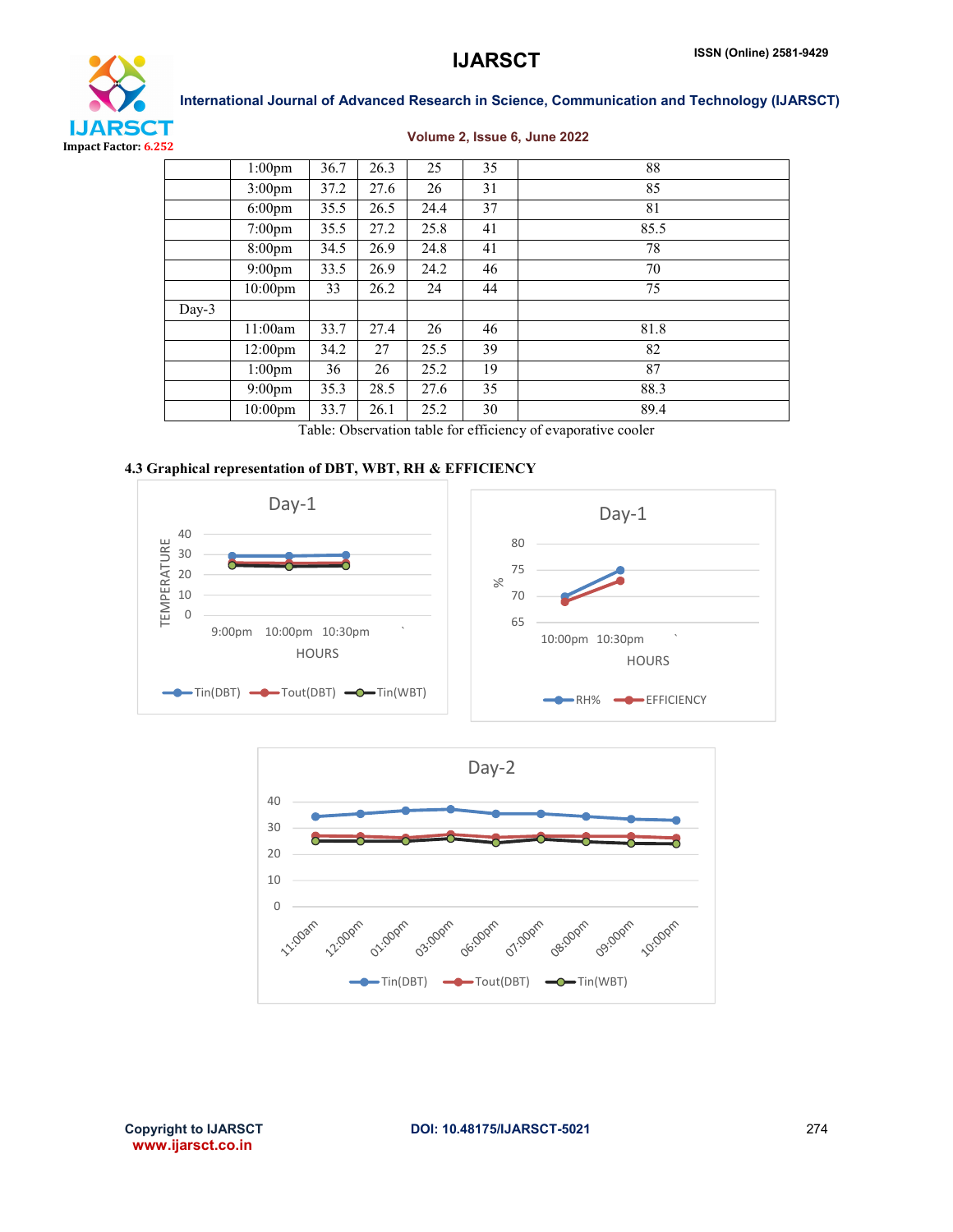









www.ijarsct.co.in